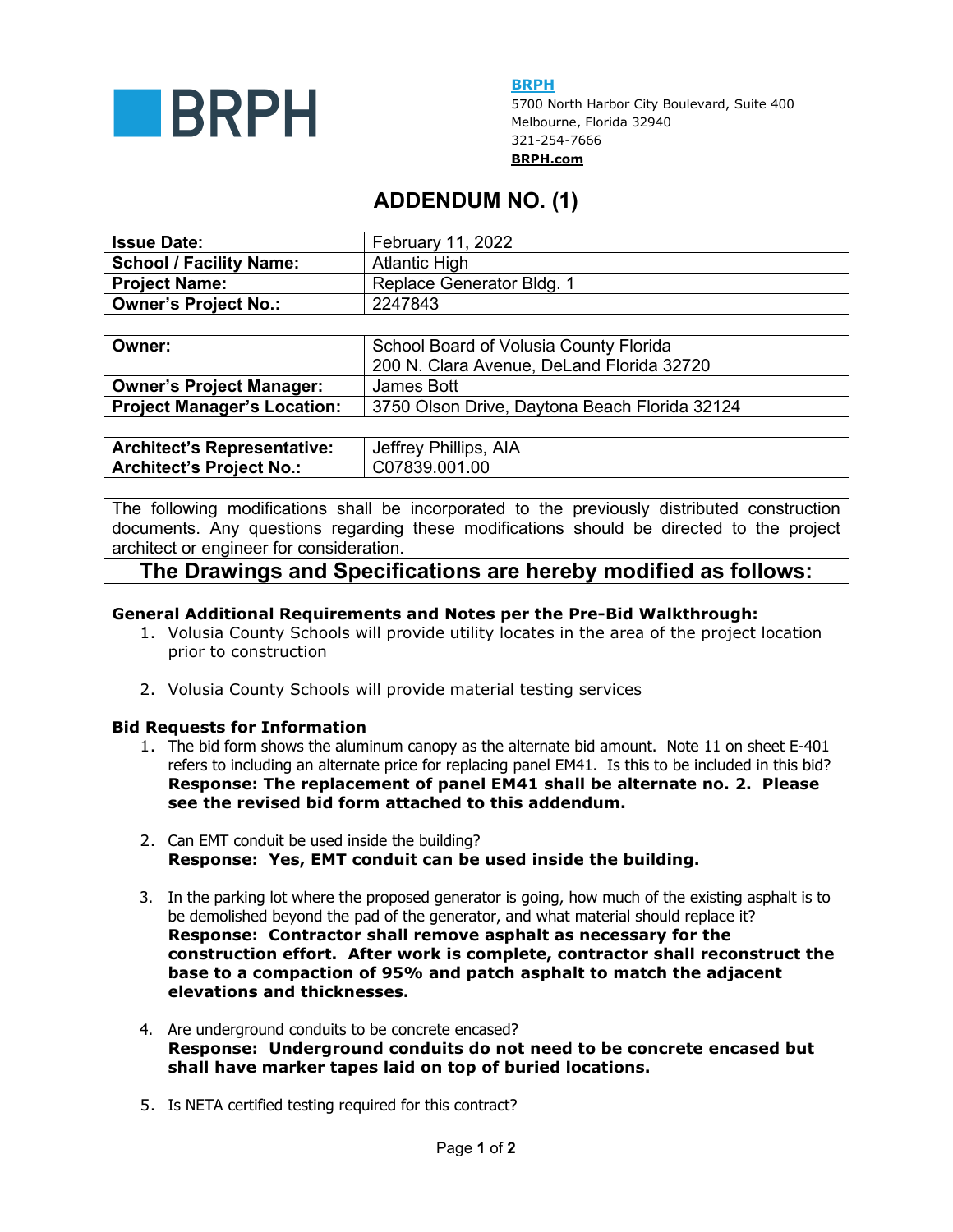

**BRPH**  5700 North Harbor City Boulevard, Suite 400 Melbourne, Florida 32940 321-254-7666 **BRPH.com**

## **Response: No, NETA certified testing is not required.**

### **Attachments**

The following documents have been attached as part of this revision.

1. Revised FAC Document 632 – Bid Form revised

# **END OF ADDENDUM**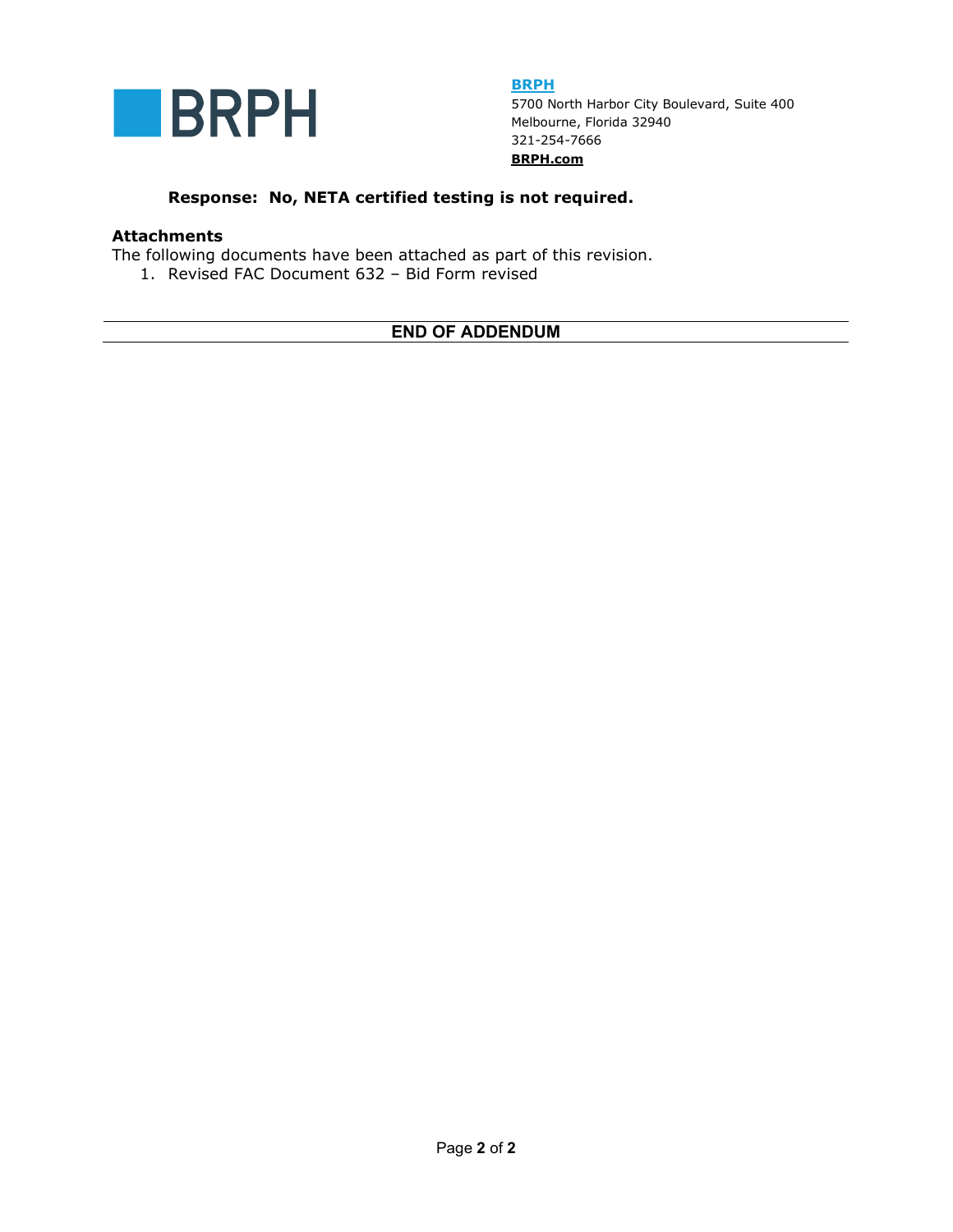

### **BID FORM** SCHOOL BOARD OF VOLUSIA COUNTY FLORIDA FAC DOCUMENT 632

TO: School Board of Volusia County Florida Facilities Services 3750 Olson Drive, Daytona Beach Florida 32124 (386) 947-8786

The undersigned, having become familiarized with the local conditions affecting the cost of the work and with the Drawings and Specifications as prepared by BRPH Architects-Engineers, Inc. hereby submits the following bid / proposal:

| Facility Name:   | Atlantic High             |  |
|------------------|---------------------------|--|
| Project Name:    | Replace Generator Bldg. 1 |  |
| VCS Project No.: | 2247843                   |  |
|                  |                           |  |

| <b>COMPANY NAME:</b> |  |
|----------------------|--|
| ADDRESS:             |  |
| PHONE:               |  |

I (We) propose to furnish all labor, materials, equipment and services necessary for the completion of the above project, all in accordance with the Drawings and Specifications hereof, including any addenda issued, as indicated below.

### **BASE BID**

| Note: modify the format in the box below as needed for this project. |  |  |  |
|----------------------------------------------------------------------|--|--|--|
| As shown on the drawings and specifications, the sum of:             |  |  |  |
|                                                                      |  |  |  |

### **ALTERNATES -** As described below.

| (Note: A/E insert description below; add additional Alternates as needed.)                                     |  |  |  |  |
|----------------------------------------------------------------------------------------------------------------|--|--|--|--|
| ALTERNATE NO.1: Construct new aluminum canopy over exterior doors.                                             |  |  |  |  |
| If the owner elects to proceed with Alternate No. 1, as described in the Contract Documents:                   |  |  |  |  |
| add / codeduct contains and add / codeduct contains a series and add / codeduct contains a series and addeduct |  |  |  |  |
| $\left(\frac{1}{2}\right)$                                                                                     |  |  |  |  |
|                                                                                                                |  |  |  |  |
| ALTERNATE NO.2: Replace existing panel EM41 per Note 11 on sheet E-401.                                        |  |  |  |  |
| If the owner elects to proceed with Alternate No. 2, as described in the Contract Documents:                   |  |  |  |  |
| $\Box$ add / $\Box$ deduct                                                                                     |  |  |  |  |
|                                                                                                                |  |  |  |  |
| $(\$\)$                                                                                                        |  |  |  |  |

**UNIT PRICES -** No unit prices for this project.